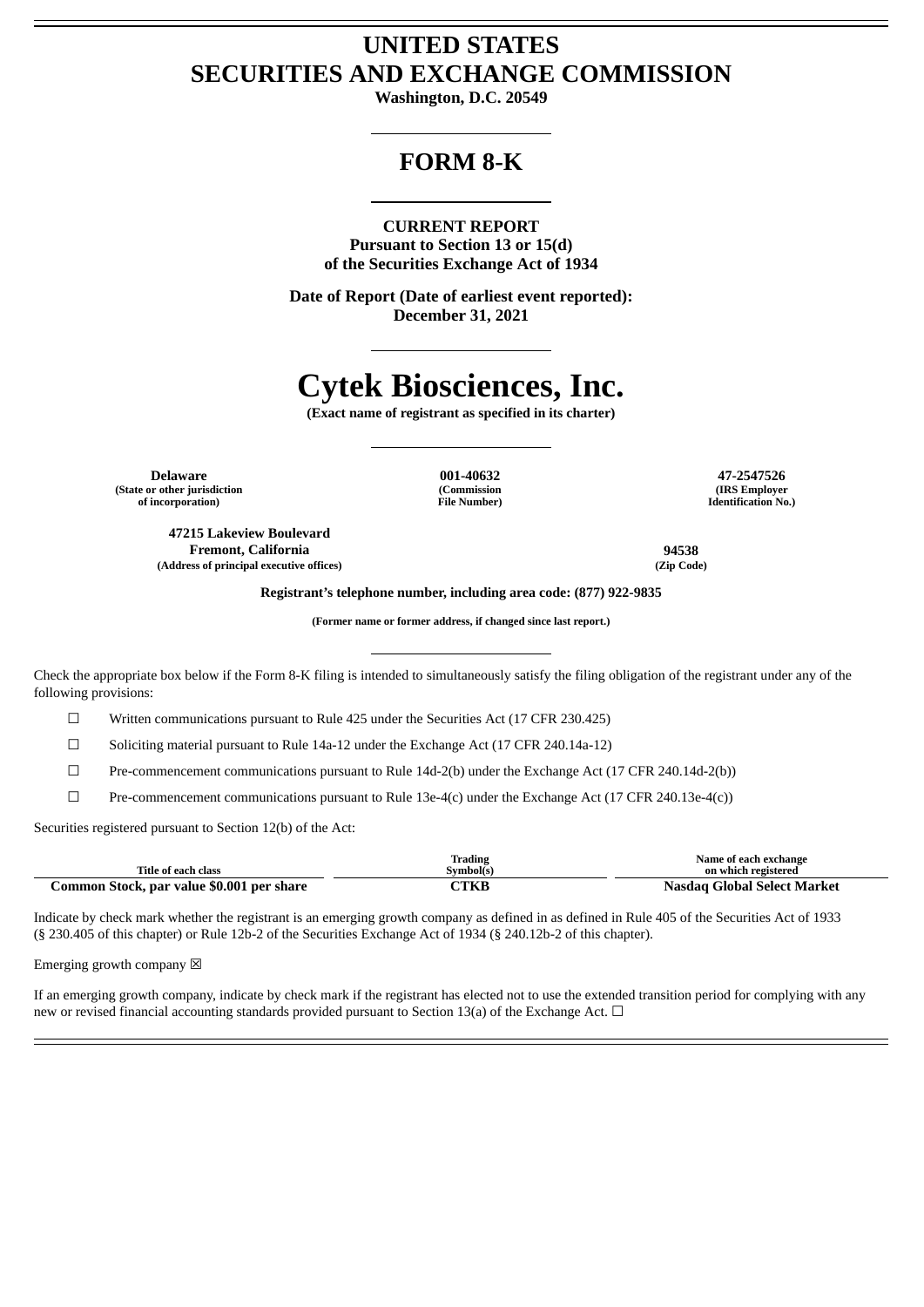#### Item 5.02 Departure of Directors or Certain Officers; Election of Directors; Appointment of Certain Officers; Compensatory **Arrangements of Certain Officers.**

## **(d) Appointment of New Directors.**

On December 31, 2021, upon recommendation of the Nominating and Corporate Governance Committee of the Board of Directors (the "Board") of Cytek Biosciences, Inc. (the "Company"), the Board unanimously voted to (i) increase the number of authorized directors on the Board from six to seven and (ii) appoint Dr. Vera Imper to serve as a Class II director of the Company, effective December 31, 2021, to fill the newly created directorship, until her successor is elected and qualified, or sooner in the event of her death, resignation or removal. Dr. Imper joins the class of directors whose term expires at the Company's 2023 Annual Meeting of Stockholders. The Board has determined that Dr. Imper meets the requirements for independence under the applicable listing standards of The Nasdaq Stock Market LLC and the Securities Exchange Act of 1934, as amended.

Dr. Imper is entitled to receive compensation in accordance with the Company's Non-Employee Director Compensation Policy as currently in effect (the "Policy"), which is generally described under the heading "Non-Employee Director Compensation Policy" in the Company's final prospectus dated July 22, 2021 and filed with the Securities and Exchange Commission on July 23, 2021 pursuant to Rule 424(b) under the Securities Act of 1933, as amended, relating to the Registration Statement on Form S-1 (File No. 333-257663), as amended, which is incorporated herein by reference.

In accordance with the Policy, Dr. Imper is entitled to receive a \$40,000 annual retainer for service as a Board member. Additionally, on the effective date of her appointment, Dr. Imper was granted an initial equity award with a total equity value of \$300,000 in accordance with the Policy. The initial equity award was delivered in the form of a nonstatutory stock option for 28,598 shares, which was calculated in accordance with the Black-Scholes option pricing model of the underlying common stock on the date of grant. The exercise price of the options is \$16.32 per share, equal to the closing sales price of the Company's common stock as reported on the Nasdaq Stock Exchange on the date of grant. The options will vest on a monthly basis over three years from the date of grant, subject to the director's continued service as a director through the applicable vesting dates.

On the date of the Company's 2022 Annual Meeting of Stockholders, Dr. Imper will also receive an annual equity grant with a total equity value of \$160,000 in accordance with the Policy. The annual equity grant will be delivered in the form of a nonstatutory stock option and the number of shares of common stock underlying the option will be determined in the same manner as the initial equity grant. The exercise price of the options will equal the closing sales price of the Company's common stock as reported on the Nasdaq Stock Exchange on the date of grant. The options will vest on the one-year anniversary of the date of grant, subject to the director's continued service as a director through the vesting date.

The Company has entered into the Company's standard form of indemnification agreement with Dr. Imper. The indemnification agreement provides, among other things, that the Company will indemnify Dr. Imper for certain expenses, which she may be required to pay in connection with certain claims to which she may be made a party by reason of her position as a director of the Company, and otherwise to the fullest extent permitted by law. The form of indemnification agreement was previously filed as Exhibit 10.7 to the Company's Registration Statement on Form S-1 (No. 333-257663), as amended, as originally filed on July 2, 2021, and is incorporated herein by reference.

There are no arrangements or understandings between Dr. Imper and any other persons pursuant to which she was selected as a member of the Board. There are no family relationships between Dr. Imper and any director, executive officer, or any person nominated or chosen by the Company to become a director or executive officer. Dr. Imper is not a party to any current or proposed transaction with the Company for which disclosure is required under Item 404(a) of Regulation S-K.